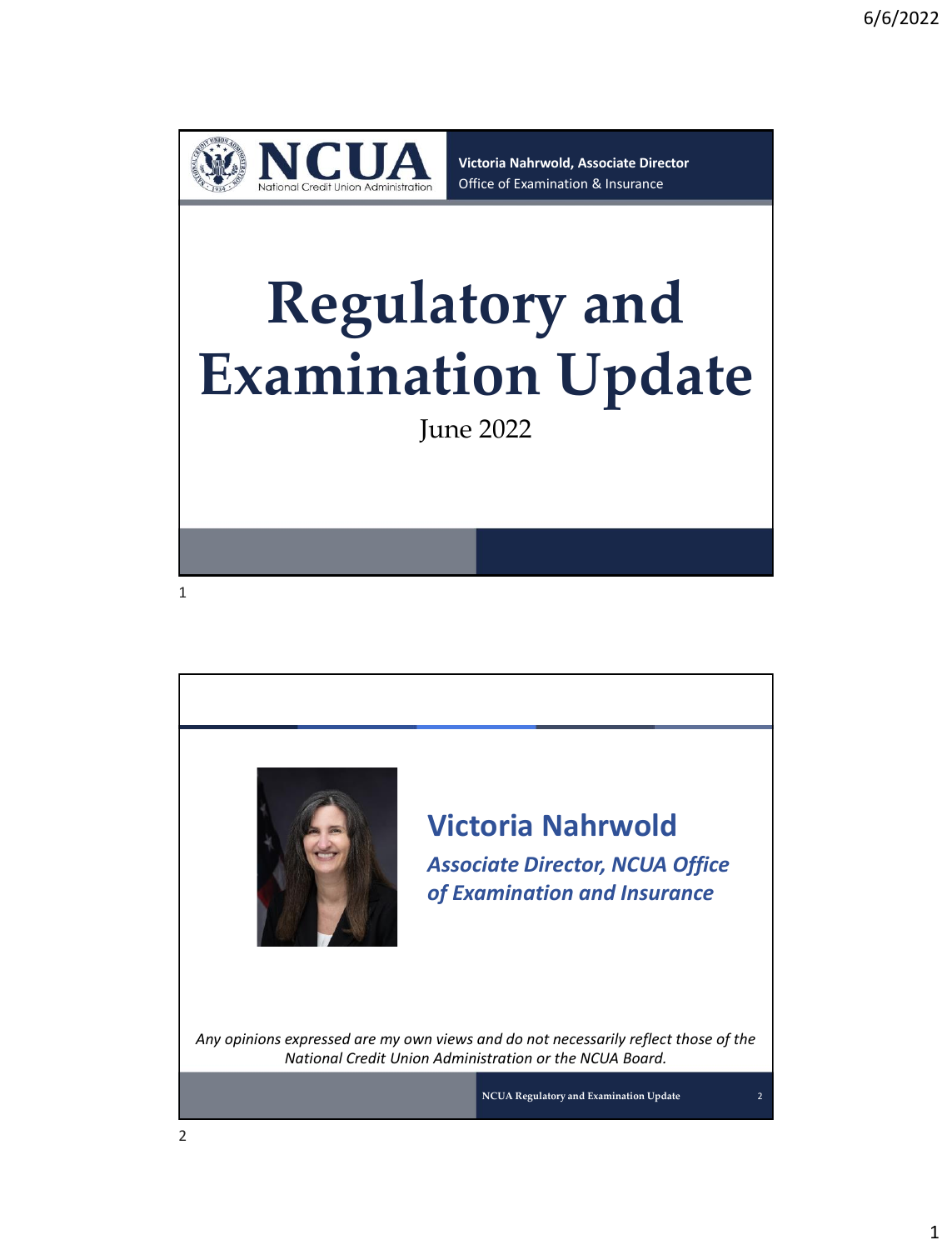

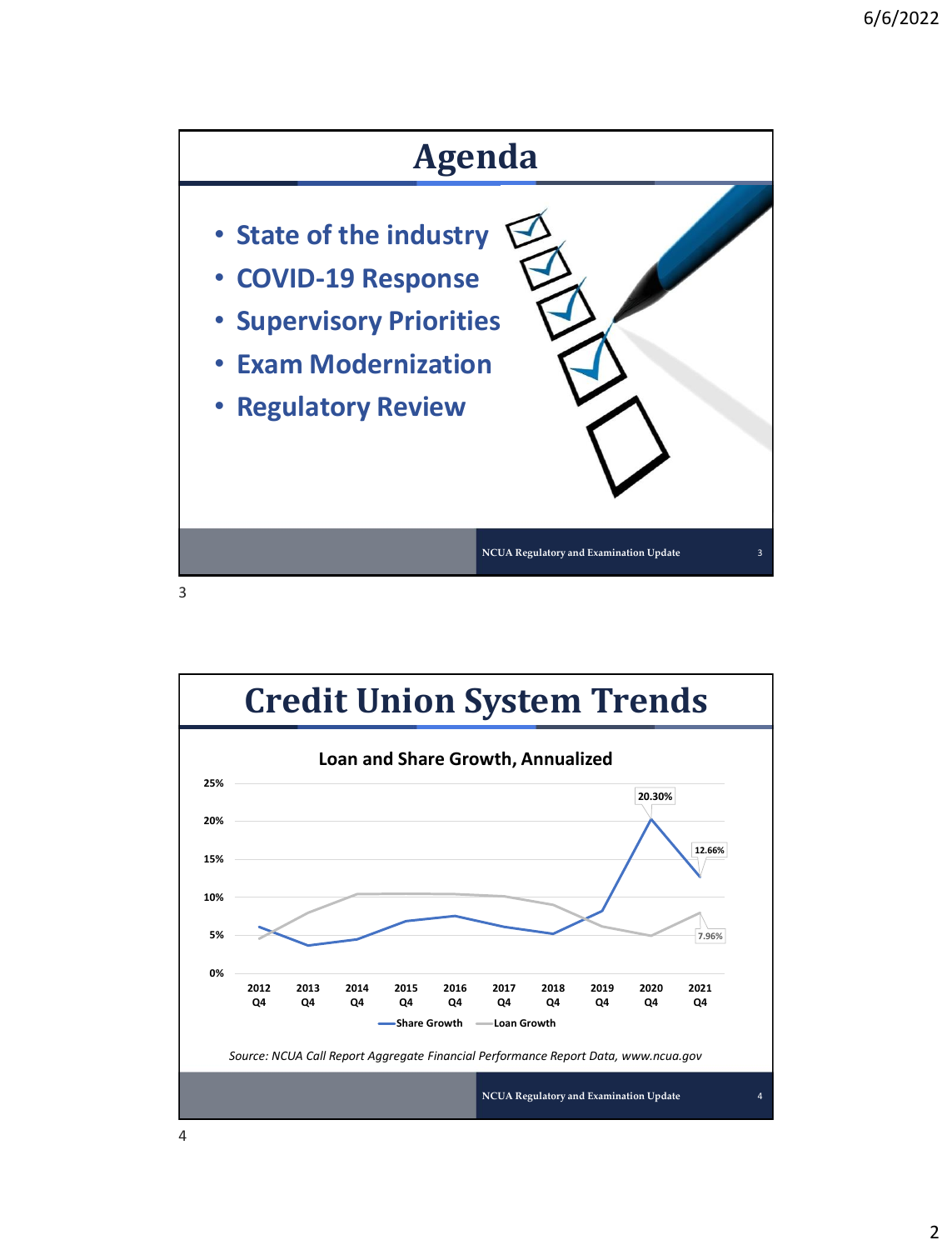

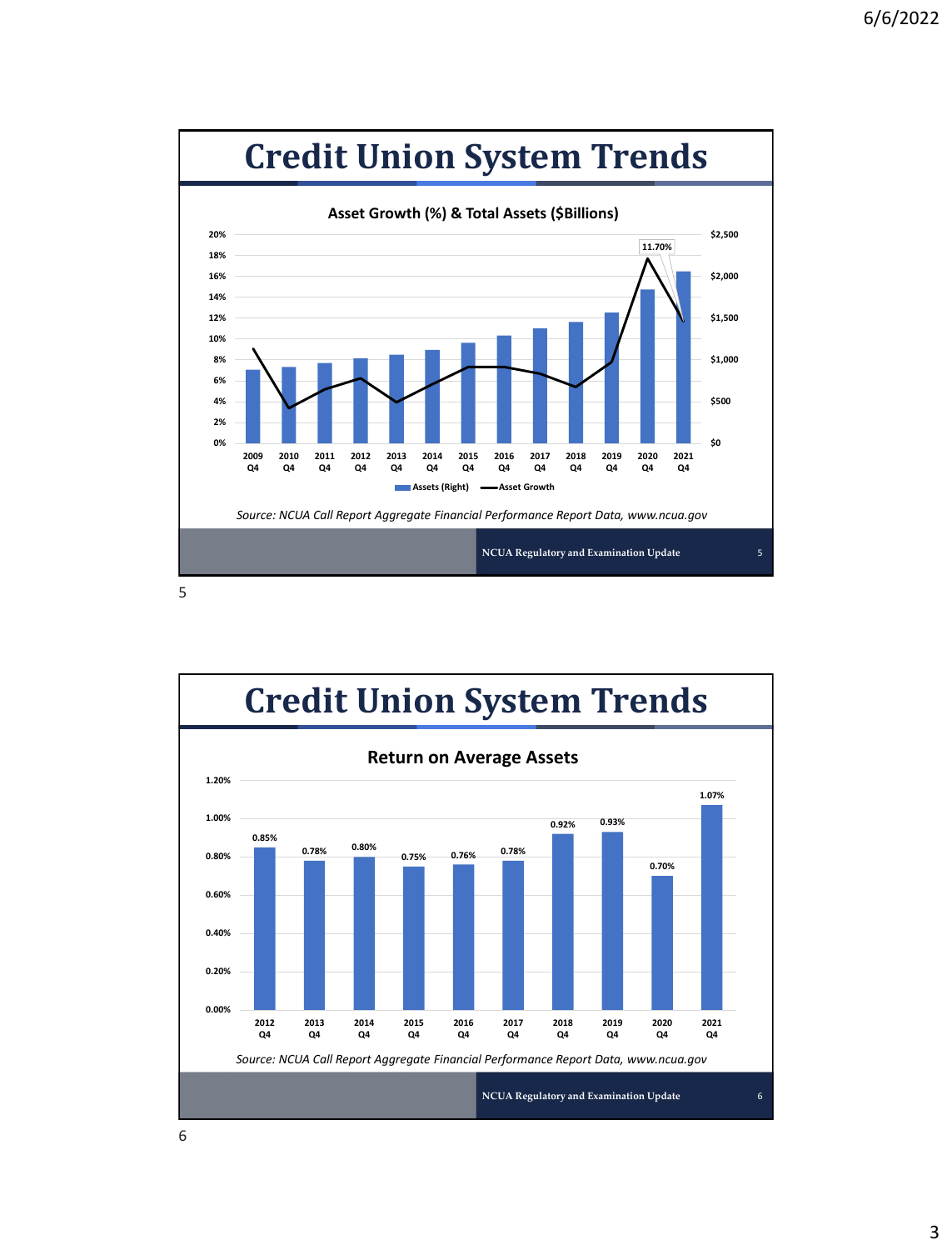

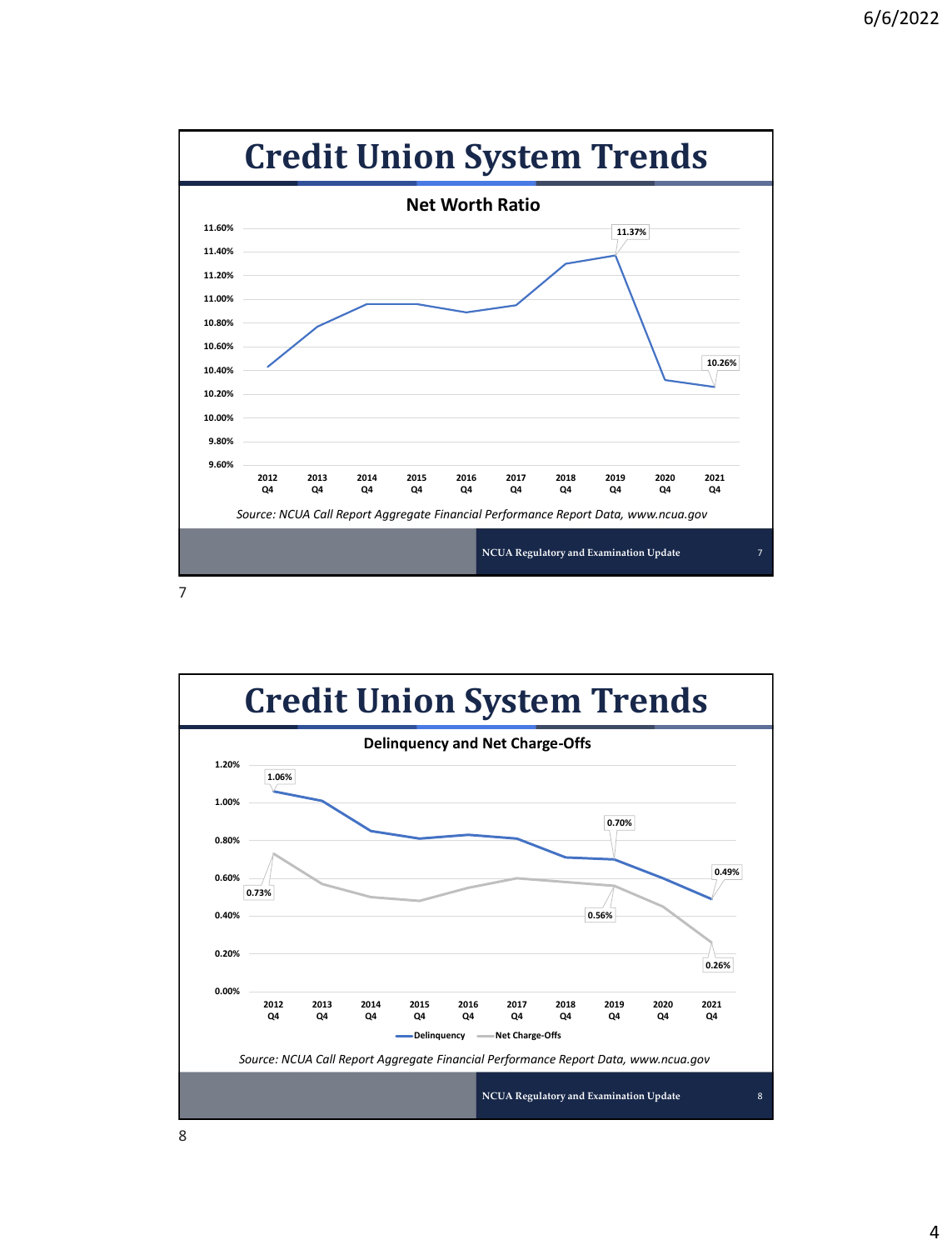

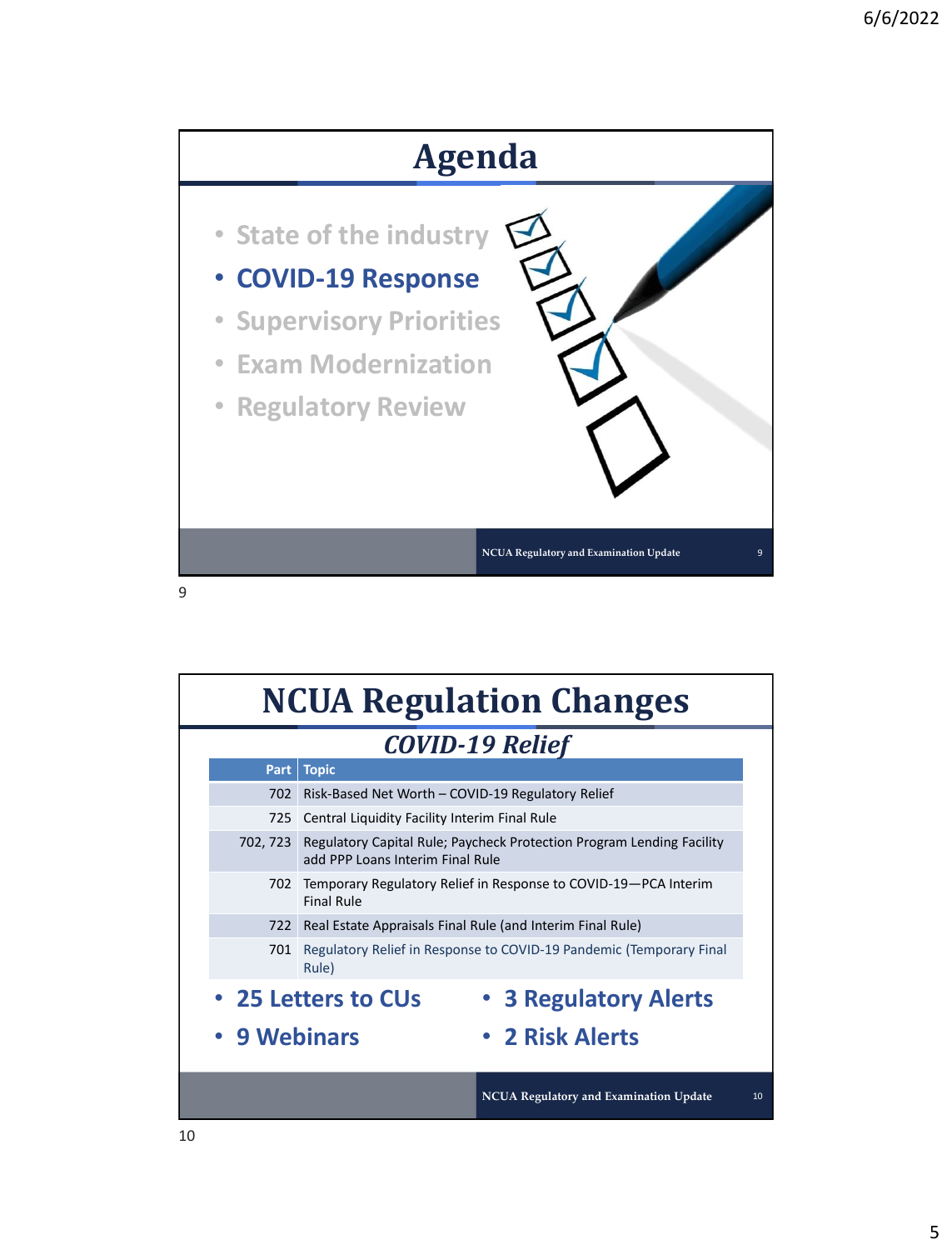

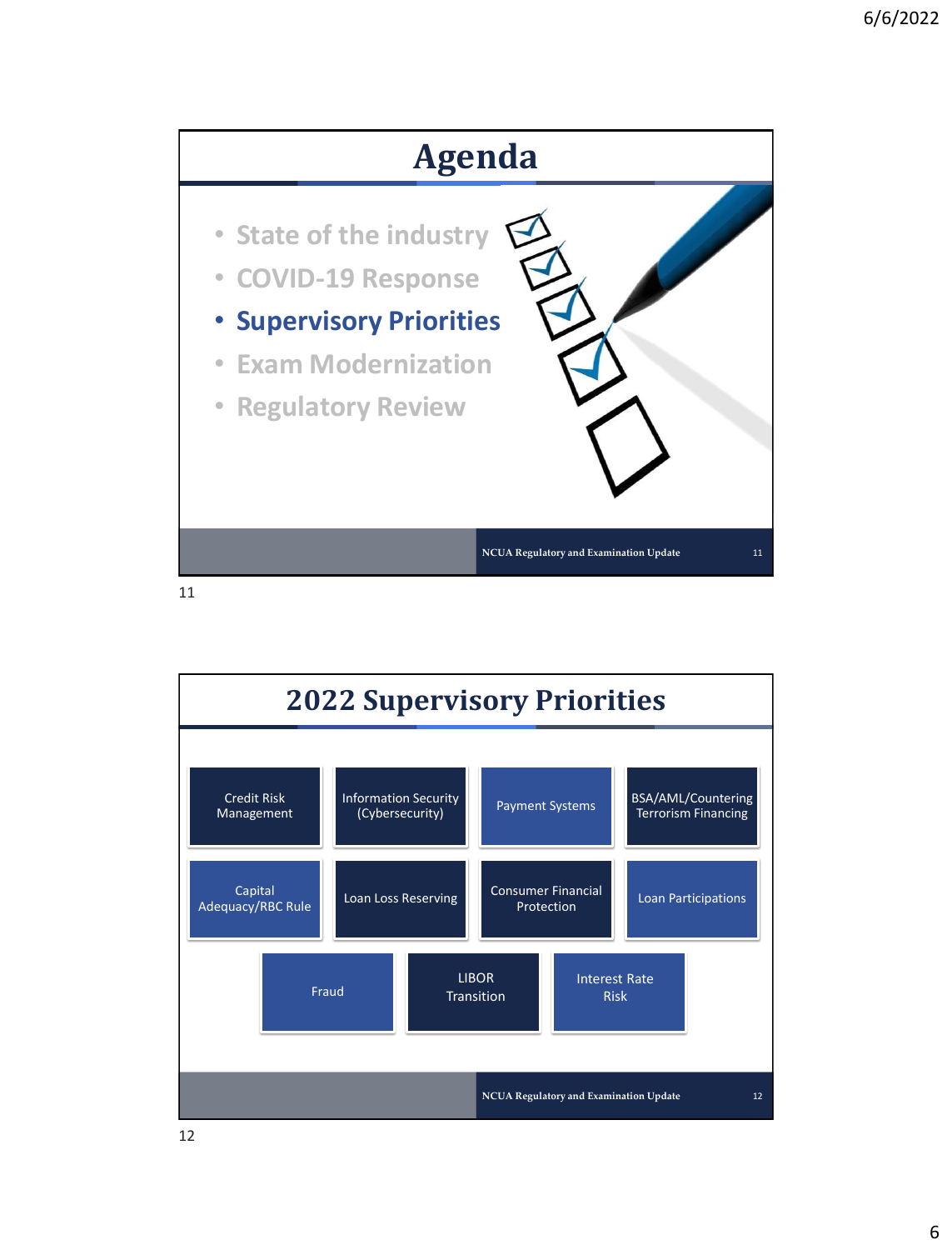

## **NCUA will:**

- **Continue to focus on credit risk management and mitigation efforts**
- **Review adjustments credit unions made as a result of the COVID-19 pandemic and the CARES/Consolidated Appropriation Acts**
- **Consider credit union efforts to provide prudent relief due to COVID-19**

**NCUA Regulatory and Examination Update** 13

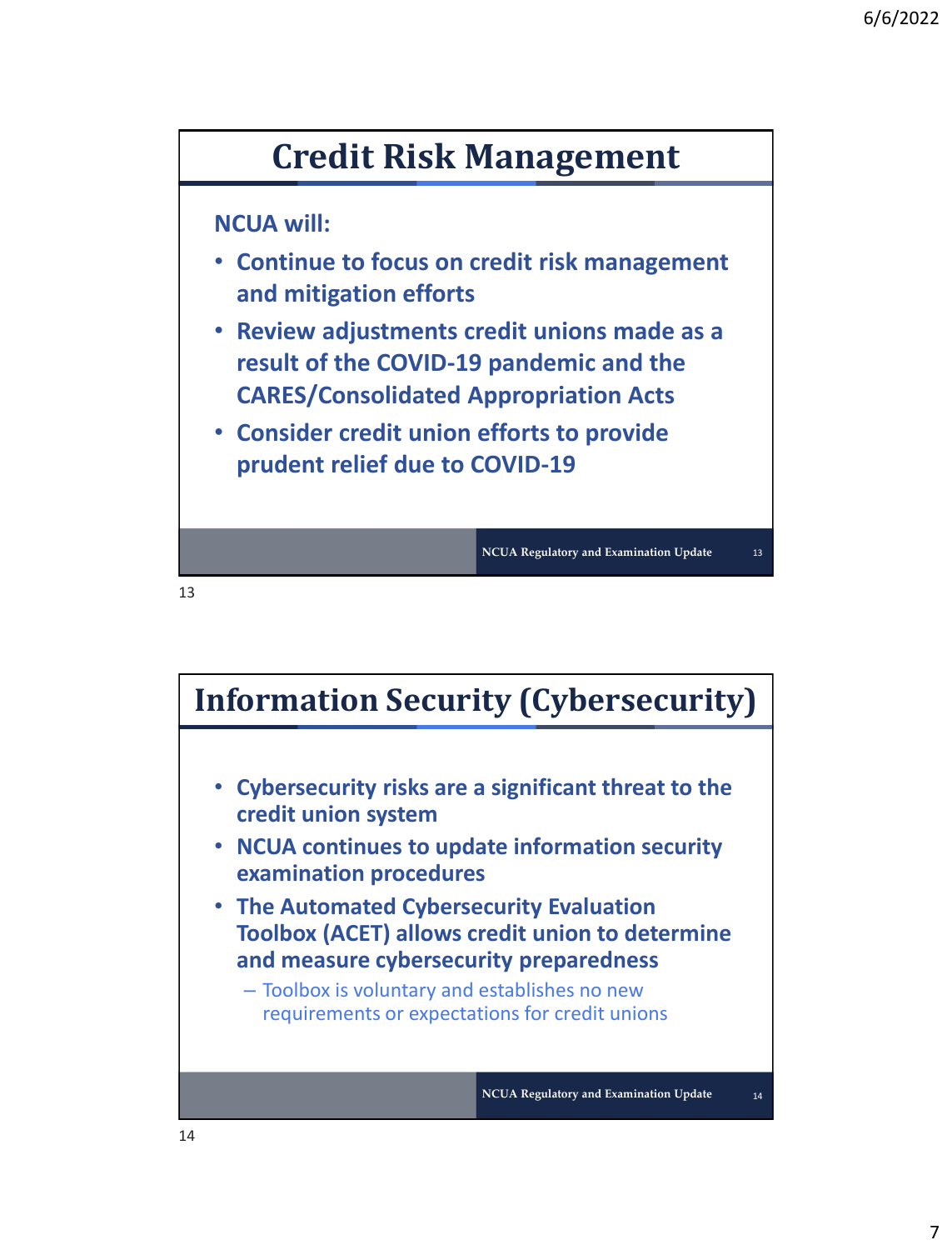

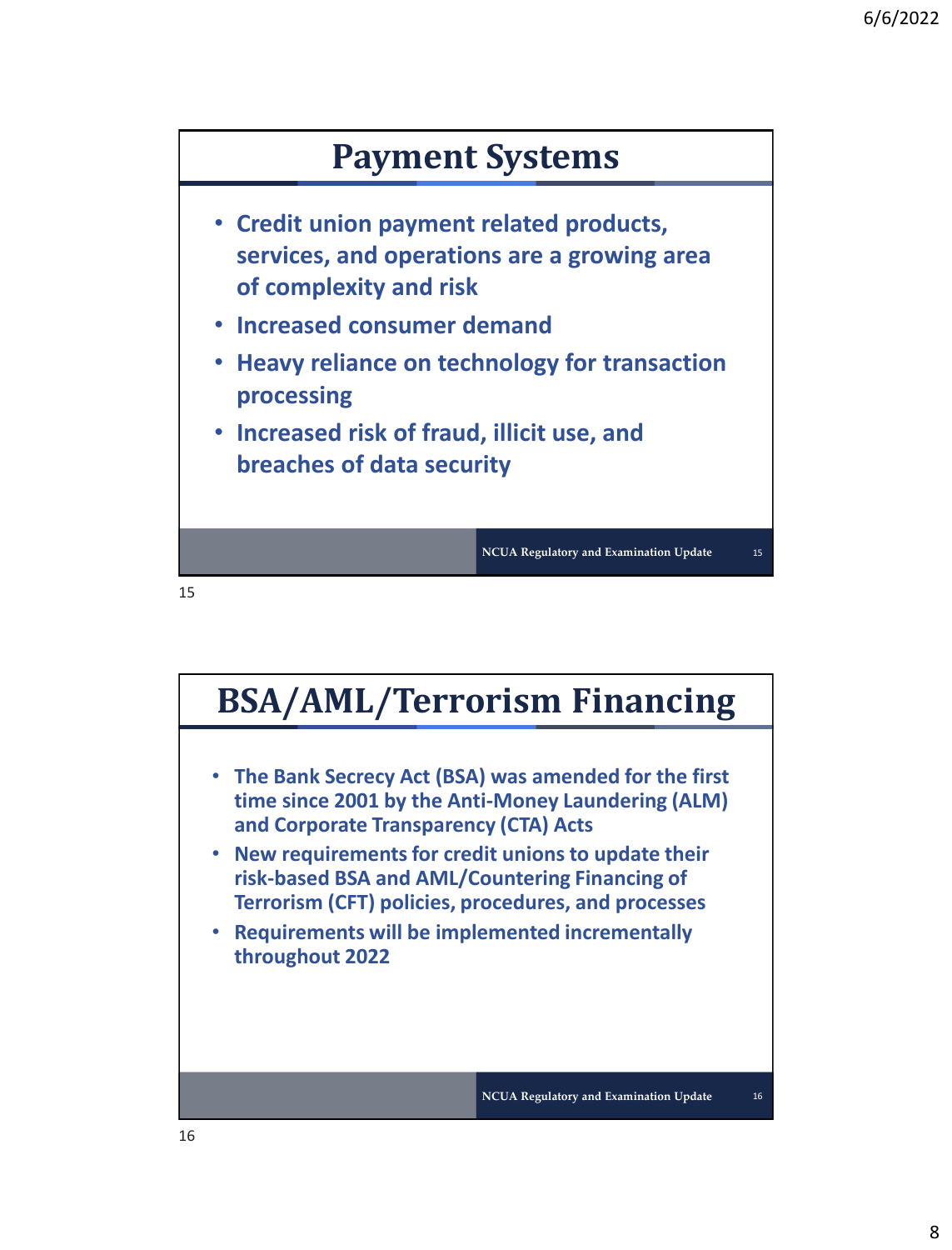

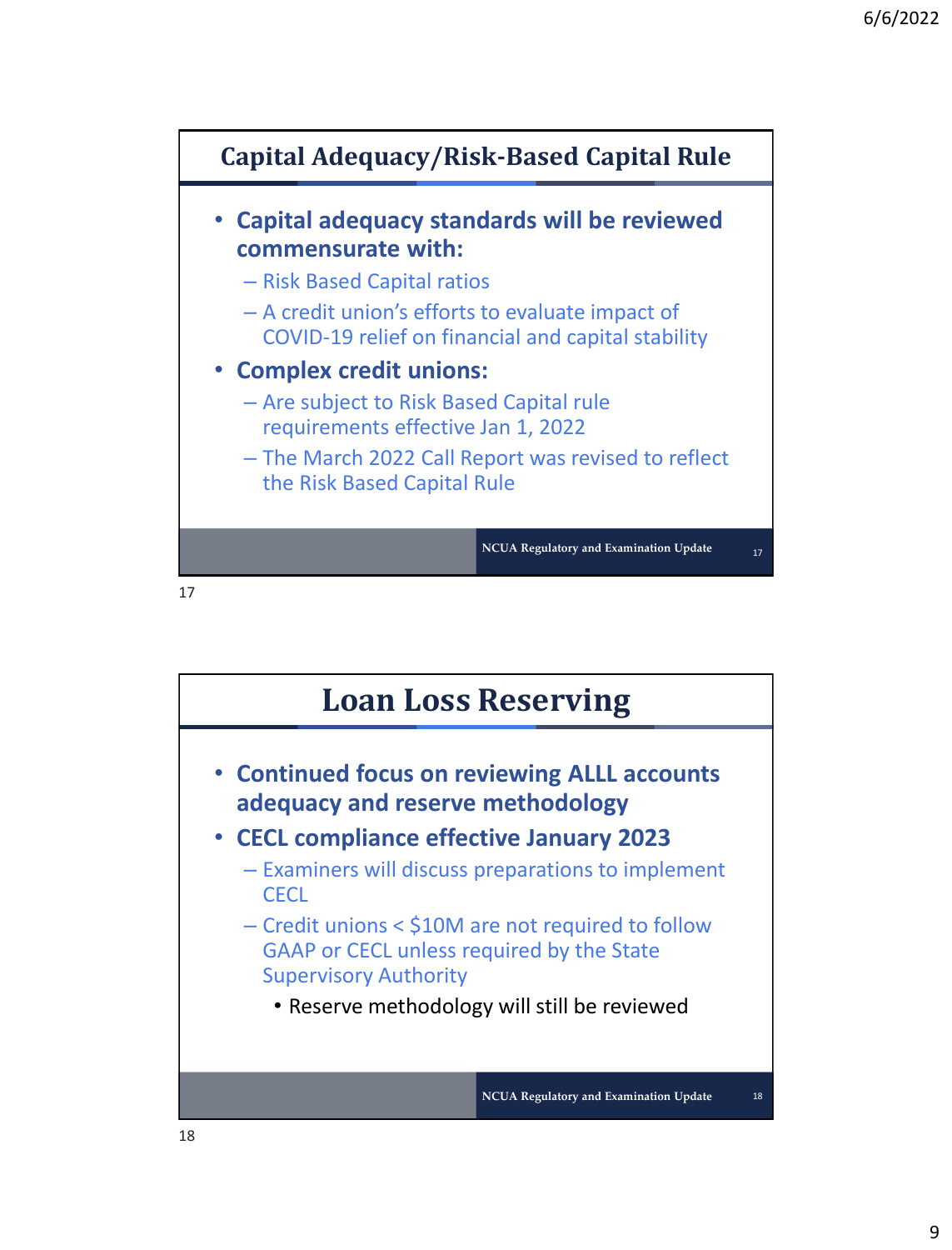

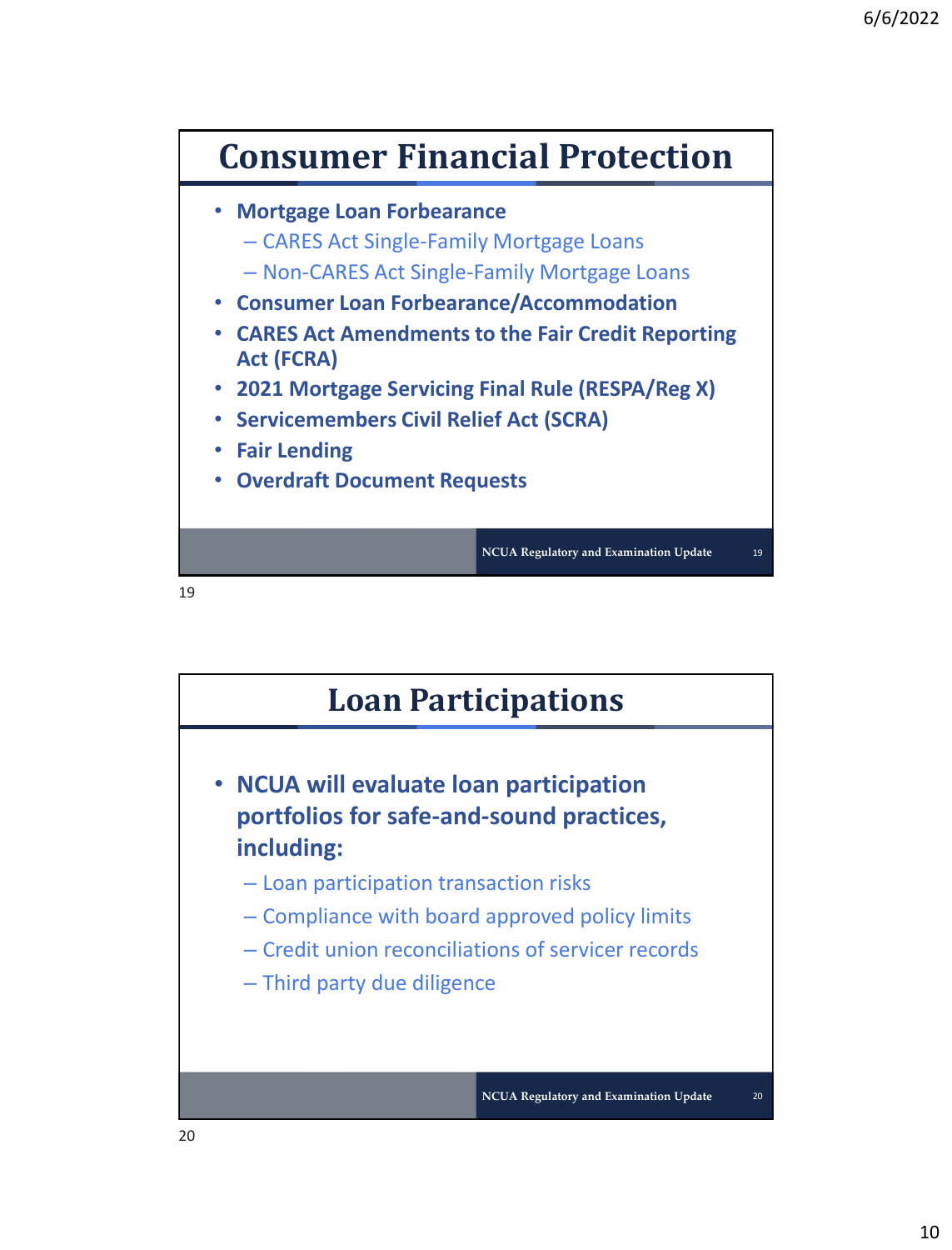

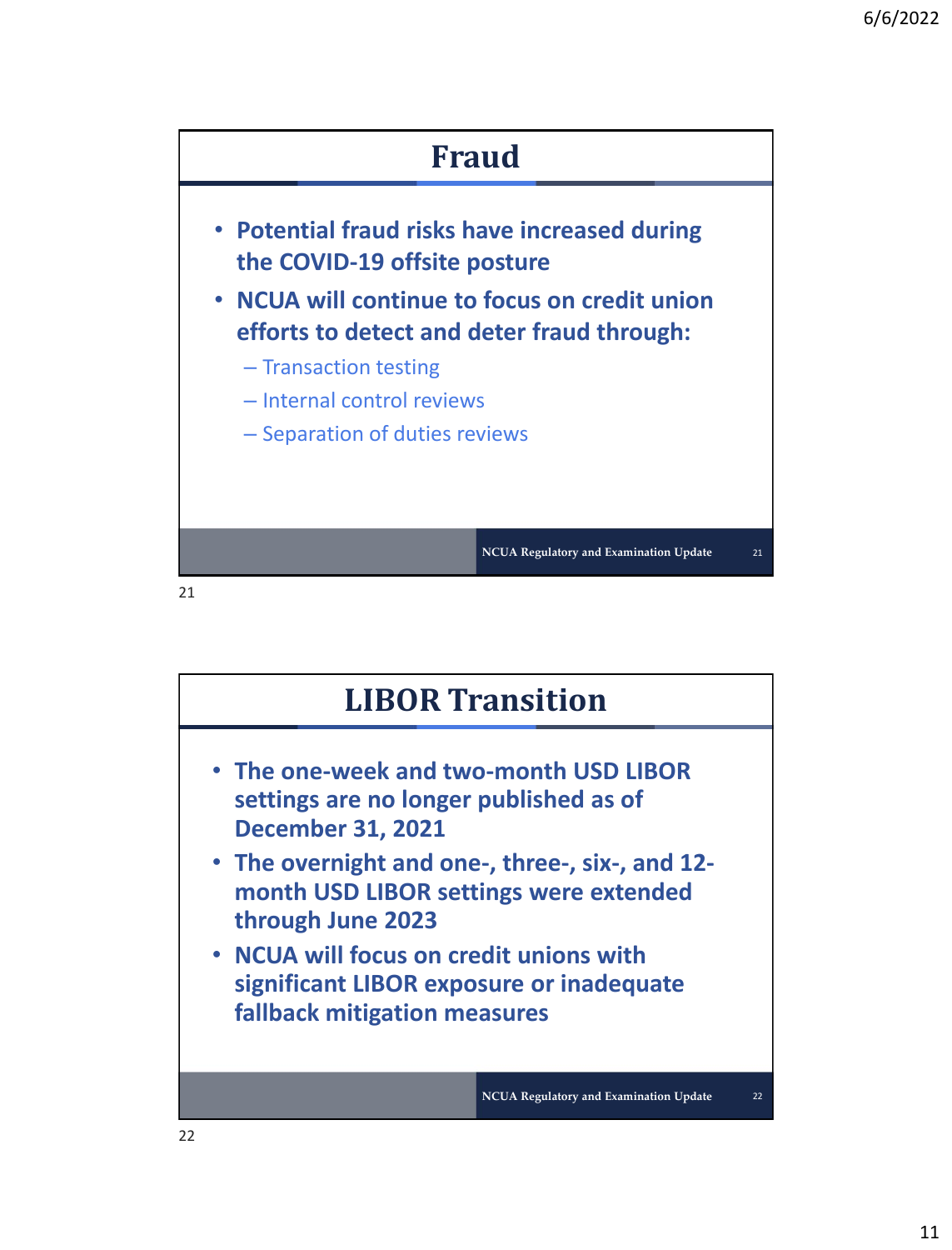

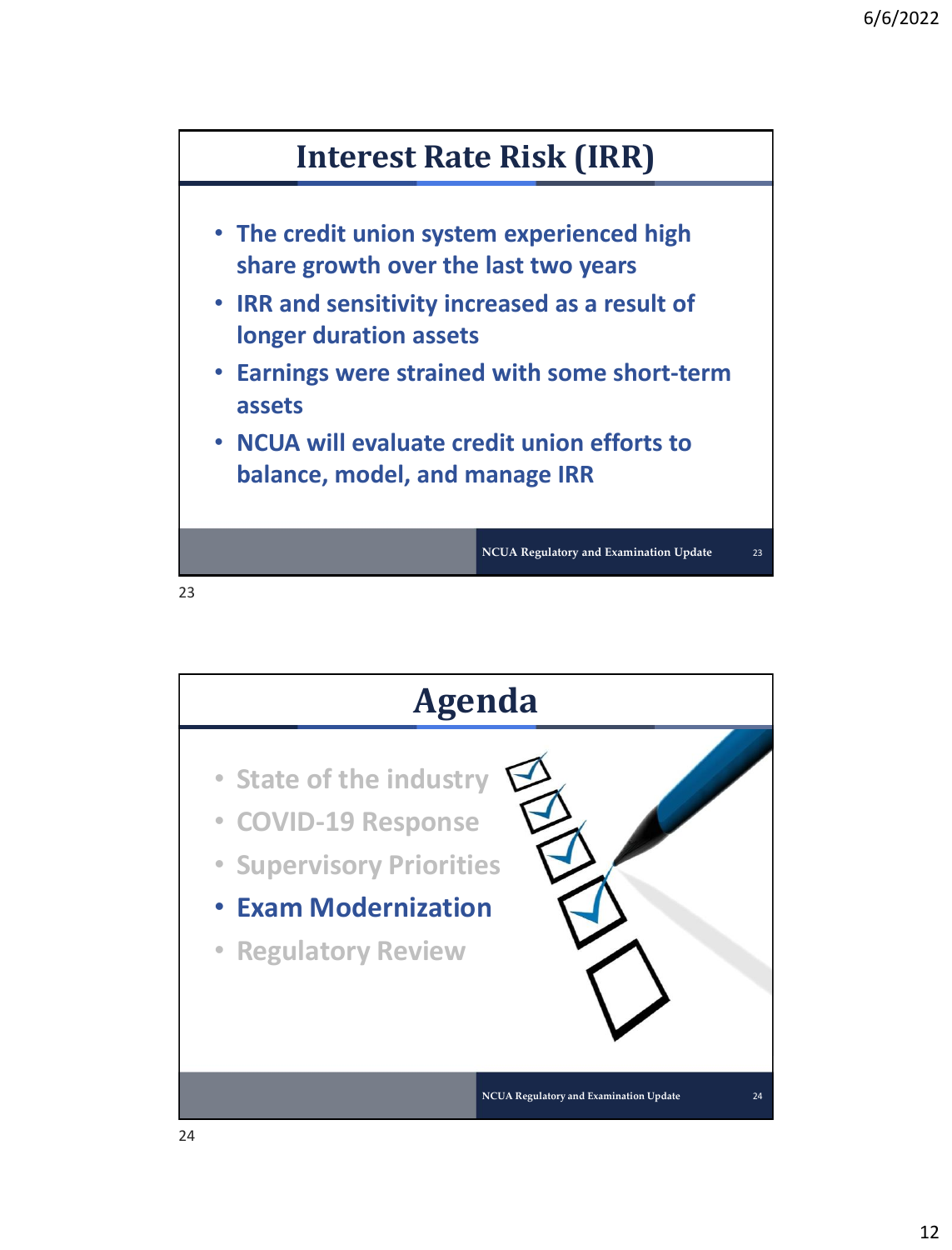

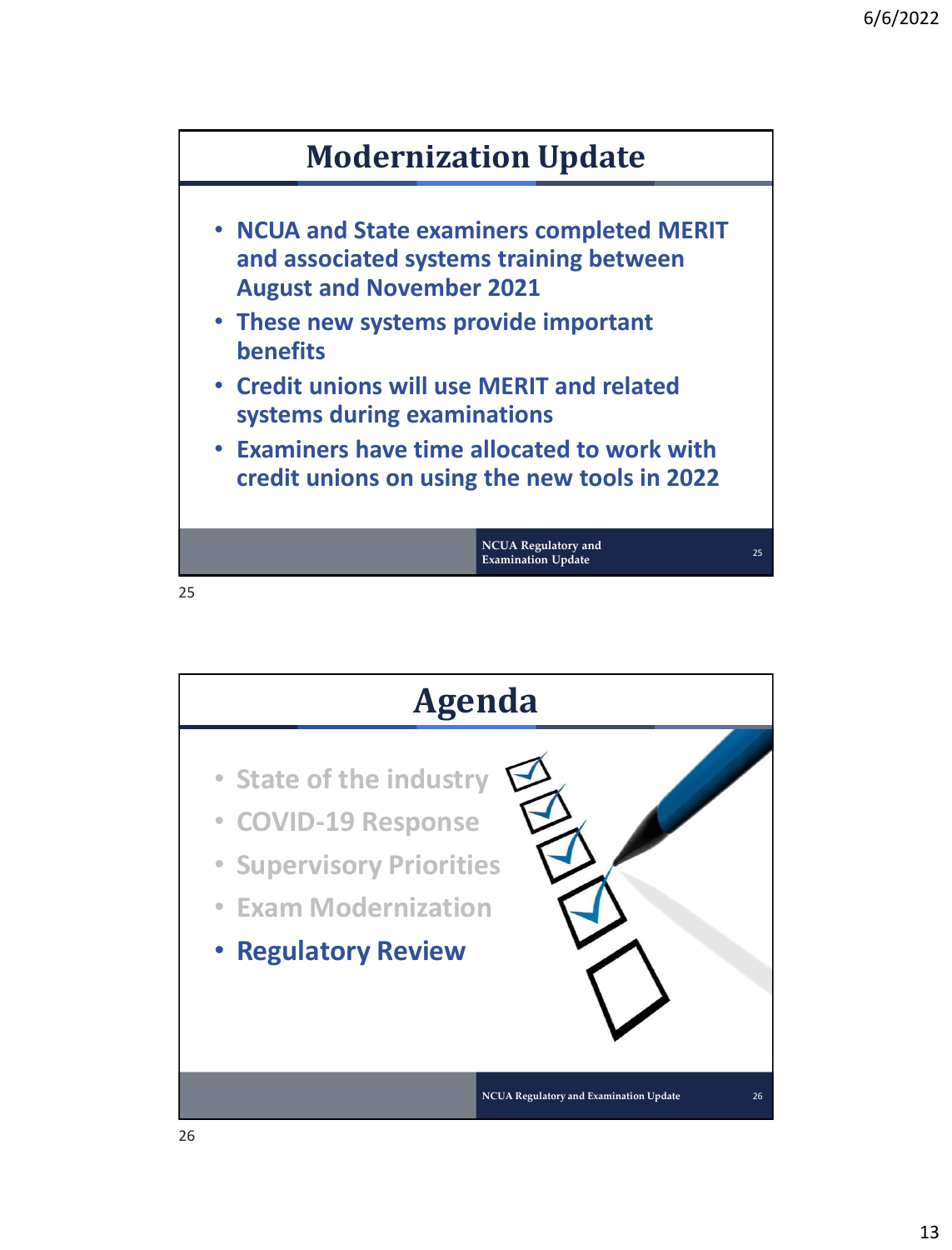## **2022 NCUA Regulation Changes**

| 702, 741 Subordinated Debt<br>703, 721 Mortgage Servicing Assets<br>700, 701, 703, CAMELS Rating System<br>704, 713<br>702, 703 Capital Adequacy: The Complex Credit Union Leverage Ratio; Risk<br><b>Based Capital</b><br>701 Succession Planning<br>700, 701, 702, Asset Threshold for Determining the Appropriate Supervisory<br>708a, 708b, 750, Office<br>790 | $Part(s)$ Topic |                                     |  |  |  |
|--------------------------------------------------------------------------------------------------------------------------------------------------------------------------------------------------------------------------------------------------------------------------------------------------------------------------------------------------------------------|-----------------|-------------------------------------|--|--|--|
|                                                                                                                                                                                                                                                                                                                                                                    |                 |                                     |  |  |  |
|                                                                                                                                                                                                                                                                                                                                                                    |                 |                                     |  |  |  |
|                                                                                                                                                                                                                                                                                                                                                                    |                 |                                     |  |  |  |
|                                                                                                                                                                                                                                                                                                                                                                    |                 |                                     |  |  |  |
|                                                                                                                                                                                                                                                                                                                                                                    |                 |                                     |  |  |  |
|                                                                                                                                                                                                                                                                                                                                                                    |                 |                                     |  |  |  |
|                                                                                                                                                                                                                                                                                                                                                                    |                 | 747 Rules of Practice and Procedure |  |  |  |

27

## **2022 NCUA Regulation Review**

**NCUA Regulatory and Examination Update** 27

| <b>Submit comments by August 16, 2022</b> |                                                                              |      |                                                                                                                                                        |  |  |
|-------------------------------------------|------------------------------------------------------------------------------|------|--------------------------------------------------------------------------------------------------------------------------------------------------------|--|--|
| Part                                      | <b>Topic</b>                                                                 | Part | <b>Topic</b>                                                                                                                                           |  |  |
| 700                                       | Definitions                                                                  | 708a | <b>Bank Conversions and Mergers</b>                                                                                                                    |  |  |
| 701                                       | Organization and Operation of Federal<br><b>Credit Unions</b>                | 708b | Mergers of Insured Credit Unions into<br>Other Credit Unions; Voluntary<br>Termination or Conversion of Insured<br><b>Status</b>                       |  |  |
| 703                                       | <b>Investment and Deposit Activities</b>                                     |      |                                                                                                                                                        |  |  |
| 704                                       | Corporate Credit Unions                                                      |      | Involuntary Liquidation of Federal Credit<br>Unions and Adjudication of Creditor<br>Claims Involving Federally Insured<br>Credit Unions in Liquidation |  |  |
| 705                                       | <b>Community Development Revolving</b><br>Loan Fund Access for Credit Unions | 709  |                                                                                                                                                        |  |  |
| 707                                       | Truth in Savings                                                             | 710  | <b>Voluntary Liquidation</b>                                                                                                                           |  |  |
|                                           |                                                                              |      |                                                                                                                                                        |  |  |
|                                           | <b>NCUA Regulatory and Examination Update</b>                                |      |                                                                                                                                                        |  |  |